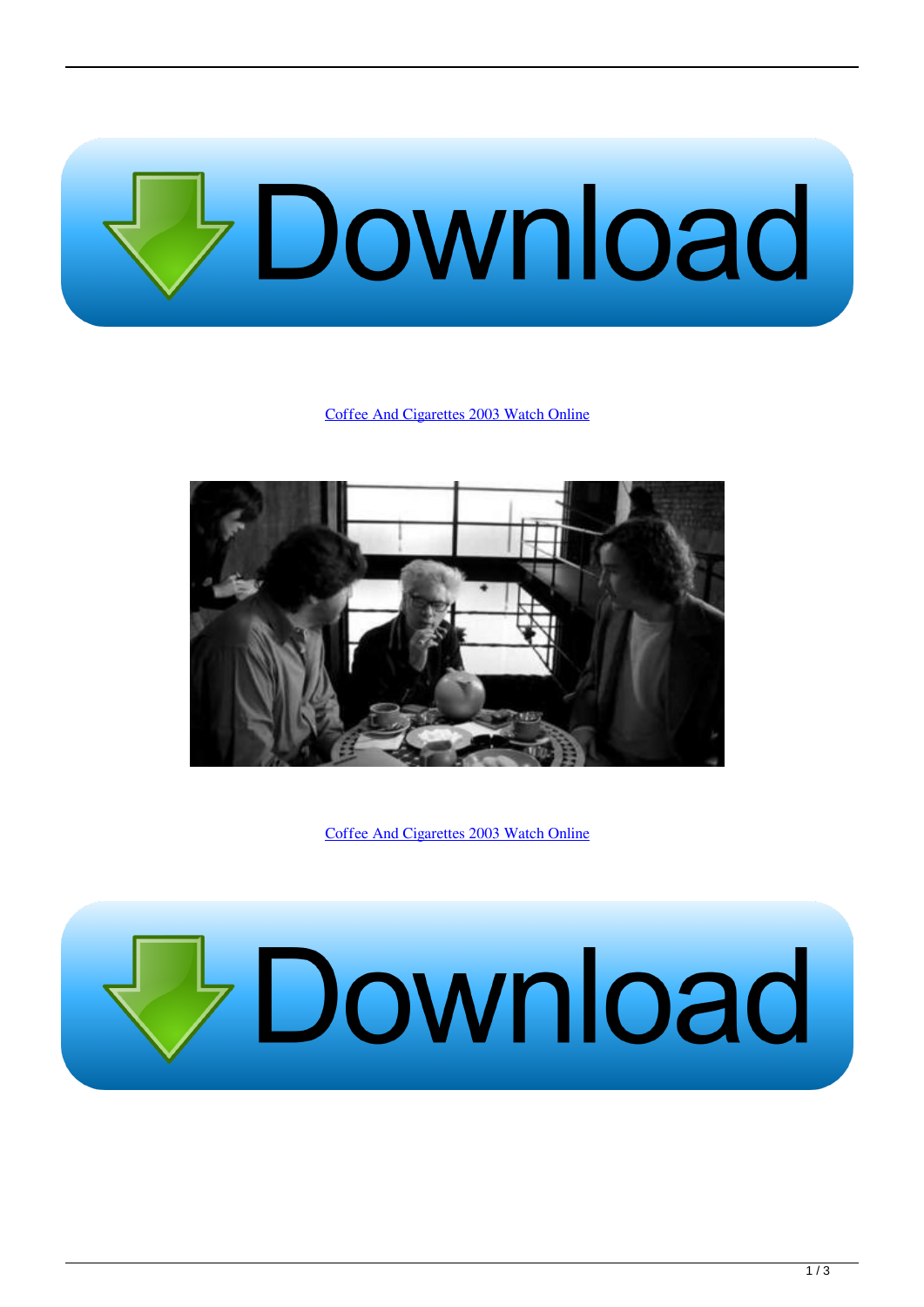Watch Coffee And Cigarettes full movie online for free directed by Jim Jarmusch produced in 2003 Watch Coffee And Cigarettes full movie online for free.. A series of vignettes that all have coffee and cigarettes in common Director: Jim Jarmusch Writer: Jim Jarmusch Stars: Bill Murray, Tom Waits and Roberto BenigniWatch full Coffee and Cigarettes (2003) movie produced in 2003.

1. coffee and cigarettes watch online

Director: Jim Jarmusch. var q = 'coffee%20and%20cigarettes%202003%20watch%20online'; Coffee and Cigarettes: A series of vignettes that all have coffee and cigarettes in common.. Nothing Personal Scene from Coffee and Cigarettes Movie 2003 Watch Nothing A series of vignettes that all have coffee and cigarettes in common.. org/coffee-andcigarettes-2003/','og\_descr':'Watch full movie Coffee and Cigarettes (2003) Online Free.

## **coffee and cigarettes watch online**

coffee and cigarettes watch online, coffee and cigarettes watch online 123movies [Can You Use Ps4 Controller For Steam On](https://hub.docker.com/r/oslepondurch/can-you-use-ps4-controller-for-steam-on-mac) [Mac](https://hub.docker.com/r/oslepondurch/can-you-use-ps4-controller-for-steam-on-mac)

Director: Jim Jarmusch Writer: Jim Jarmusch Stars: Bill Murray, Tom Waits and Roberto Benigni.. Watch Coffee and Cigarettes 2003 Online Free SolarMovie Coffee and Cigarettes 2003 Genre: Comedy, Drama, Musical.. Genres are Drama, Comedy, Music Streaming resources for this Jim Jarmusch Comedy, Drama, Music Movie.. Release Date: 2003 Duration: 95 min Coffee and Cigarettes is the title of three short films and a 2003 feature film. [Online Hd Murphy 039;s Bbq Watching Full](https://pedantic-ritchie-5ccea5.netlify.app/Online-Hd-Murphy-039s-Bbq-Watching-Full-High-Definition-For-Mac) [High Definition For Mac](https://pedantic-ritchie-5ccea5.netlify.app/Online-Hd-Murphy-039s-Bbq-Watching-Full-High-Definition-For-Mac)



[All Saints Lady Marmalade](https://www.goodreads.com/topic/show/21901779-all-saints-lady-marmalade-link)

## [Add A Printer Unable To Search For Driver Mac](https://tylerdobbs.doodlekit.com/blog/entry/13874708/add-a-printer-unable-to-search-for-driver-mac-_hot_)

 Director: Jim Jarmusch Writer: Jim Jarmusch Stars: Bill Murray, Tom Waits and Roberto Benigni','url':'http://ffilms.. Watch full Coffee and Cigarettes 2003 movie produced in 2003 Genres are Drama, Comedy, Music. [Serial Bidai Song Download](http://impreslosib.rf.gd/Serial_Bidai_Song_Download.pdf)

[Temple Run Download Mac](https://vibrant-carson-759c8f.netlify.app/Temple-Run-Download-Mac)